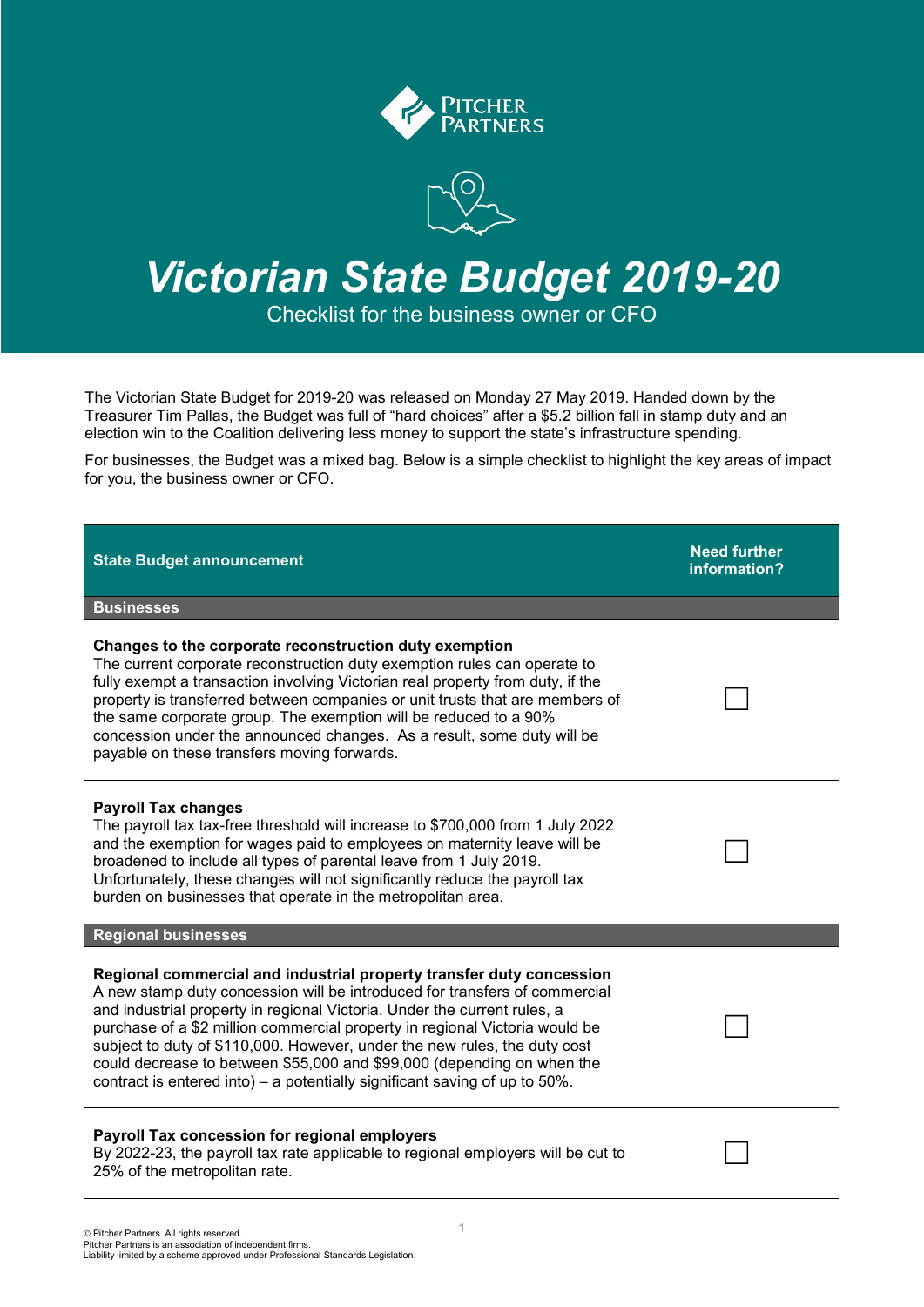| New gold royalty<br>Victoria is set to come into line with all other Australian states, as the last<br>state to impose a royalty on gold miners.                                                                                                                                                                                                                                                                                                                                                                                                                                            |  |
|---------------------------------------------------------------------------------------------------------------------------------------------------------------------------------------------------------------------------------------------------------------------------------------------------------------------------------------------------------------------------------------------------------------------------------------------------------------------------------------------------------------------------------------------------------------------------------------------|--|
| Property - home owners, land owners and foreign property developers<br>& investors                                                                                                                                                                                                                                                                                                                                                                                                                                                                                                          |  |
| Removal of land tax principal place of residence exemption on second<br>title<br>From the 2020 land tax year onwards there will no longer be an exemption<br>available for the second title used as part of your principal place of residence<br>in metropolitan Melbourne. Moving forwards you will only get a land tax<br>exemption for the title on which your residence has been built. Any second<br>title which might include your garden, a tennis court or a swimming pool, for<br>example, will be subject to land tax - which could be an expensive liability<br>moving forwards. |  |
| <b>Annual property revaluations</b><br>From 1 January 2019, property revaluations are being undertaken annually,<br>rather than the current biennial revaluations, for ratings and land tax<br>purposes. The first land tax assessments based on annual revaluations will<br>be issued in the 2020 land tax year.                                                                                                                                                                                                                                                                           |  |
| Increase to the Foreign Purchaser Additional Duty (FPAD)<br>The Government has announced that it will 'harmonise' the Foreign<br>Purchaser Additional Duty (FPAD) with New South Wales by increasing the<br>FPAD rate from 7% to 8% with effect from 1 July 2019.                                                                                                                                                                                                                                                                                                                           |  |
| Increase to the Absentee Owner Surcharge<br>The Government has also announced that it will increase the Absentee<br>Owner Surcharge (AOS) rate from 1.5% to 2.0% from the 2020 land tax year,<br>to align the Victorian and NSW rates. This increase will result in a top rate of<br>land tax of 4.25% and, unlike NSW, will apply to both residential and<br>commercial property.                                                                                                                                                                                                          |  |

If you have any queries on how these or any of the other announced changes might impact you or your situation, please contact your Pitcher Partner specialist.

The material contained in this publication is general commentary only for distribution to clients of Pitcher Partners. None of the material is, or should be, regarded as advice. Accordingly, no person should rely on any of the contents of this publication without first obtaining specific advice from one of the Partners of Pitcher Partners. Pitcher Partners, its Principals and agents accept no responsibility to any person who acts or relies in any way on any of the material without first obtaining such specific advice. © Pitcher Partners 2019.